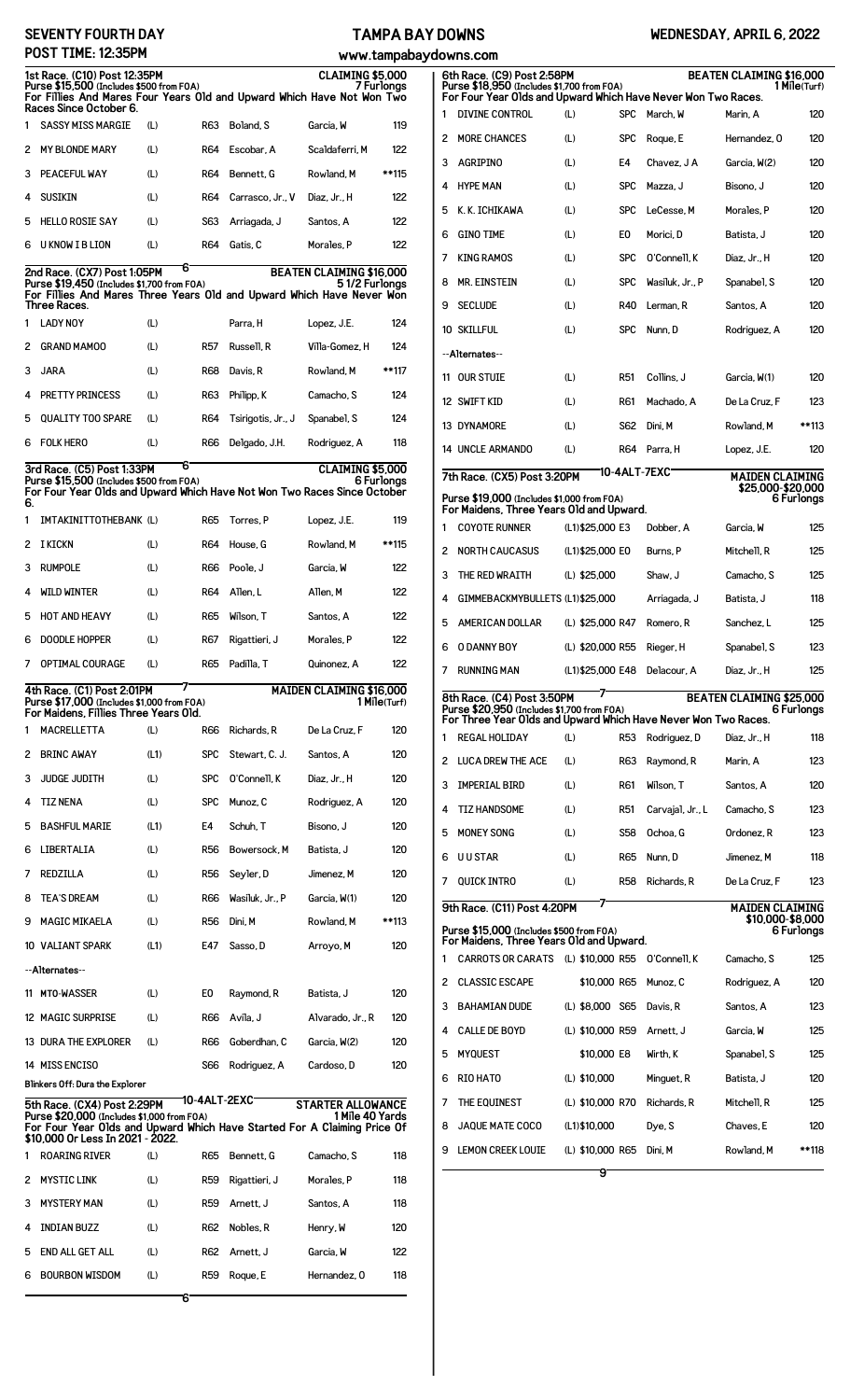**www.tampabaydowns.com**

|                      | Extra Races For Friday, April 8, 2022<br>(Entries Close on Sunday, April 3, 2022)                                                                                                                                                                                                                                                                                                                                                                                                                                                                                                                       |
|----------------------|---------------------------------------------------------------------------------------------------------------------------------------------------------------------------------------------------------------------------------------------------------------------------------------------------------------------------------------------------------------------------------------------------------------------------------------------------------------------------------------------------------------------------------------------------------------------------------------------------------|
| Χ1                   | <b>BEATEN CLAIMING</b><br>EXTRA RACE NO 1<br>Purse \$18,950. (Includes \$1,700 from FOA) For Fillies And Mares Four Years Old and Upward Which<br>Have Never Won Two Races.                                                                                                                                                                                                                                                                                                                                                                                                                             |
|                      | <b>CLAIMING PRICE \$16.000</b>                                                                                                                                                                                                                                                                                                                                                                                                                                                                                                                                                                          |
|                      | (Races Where Entered For \$12,500 Or Less Not Considered In Allowances)<br>(Condition Eligibility)                                                                                                                                                                                                                                                                                                                                                                                                                                                                                                      |
|                      | <b>ONE MILE(Turf)</b><br><b>CLAIMING</b><br><b>EXTRA RACE NO 2</b>                                                                                                                                                                                                                                                                                                                                                                                                                                                                                                                                      |
| Х2                   | Purse \$19,000. (Includes \$1,000 from FOA) For Four Year Olds and Upward.<br>Non-winners Of A Race At A Mile Or Over Since March 8. 2 lbs.                                                                                                                                                                                                                                                                                                                                                                                                                                                             |
|                      | <b>CLAIMING PRICE \$6.250</b>                                                                                                                                                                                                                                                                                                                                                                                                                                                                                                                                                                           |
|                      | Races Where Entered for \$5,000 or Less Not Considered.<br>ONE MILE AND FORTY YARDS                                                                                                                                                                                                                                                                                                                                                                                                                                                                                                                     |
| X3                   | <b>EXTRA RACE NO 3</b><br><b>STARTER ALLOWANCE</b><br>Purse \$20,950. (Includes \$1,700 from FOA) For Fillies And Mares Four Years Old and Upward Which<br>Have Started For A Claiming Price Of \$25,000 Or Less and Which Have Never Won Two Races.                                                                                                                                                                                                                                                                                                                                                    |
|                      | Non-winners Of A Race At A Mile Or Over Since March 8. 2 lbs.<br>Such A Race Since February $8, \ldots, \ldots, \ldots, \ldots, \ldots, \ldots, \ldots, \ldots, 4$ lbs.                                                                                                                                                                                                                                                                                                                                                                                                                                 |
|                      | (Condition Eligibility)<br><b>ONE MILE(Turf)</b>                                                                                                                                                                                                                                                                                                                                                                                                                                                                                                                                                        |
| Χ4                   | <b>EXTRA RACE NO 4</b><br><b>MAIDEN SPECIAL WEIGHT</b><br>Purse \$30,000. (Includes \$3,000 from FOA) For Maidens, Fillies And Mares Three Years Old and<br>Upward.                                                                                                                                                                                                                                                                                                                                                                                                                                     |
|                      | Three Year Olds. 118 lbs.<br>Older. 126 lbs.<br>(Preference Will Be Given To Horses Which Have Not Started For Less Than                                                                                                                                                                                                                                                                                                                                                                                                                                                                                |
|                      | \$25,000. The Same Preference Will Be Given To Horses Which Have Started For                                                                                                                                                                                                                                                                                                                                                                                                                                                                                                                            |
|                      | Less Than \$25,000 And Since Then Have Finished 2nd Or 3rd For \$25,000 Or<br>More.)                                                                                                                                                                                                                                                                                                                                                                                                                                                                                                                    |
|                      | ONE MILE AND FORTY YARDS<br><b>BEATEN CLAIMING</b><br><b>EXTRA RACE NO 5</b>                                                                                                                                                                                                                                                                                                                                                                                                                                                                                                                            |
|                      |                                                                                                                                                                                                                                                                                                                                                                                                                                                                                                                                                                                                         |
|                      | Two Races.<br><b>CLAIMING PRICE \$16.000</b><br>(Races Where Entered For \$12,500 Or Less Not Considered In Allowances)<br>(Condition Eligibility)                                                                                                                                                                                                                                                                                                                                                                                                                                                      |
|                      |                                                                                                                                                                                                                                                                                                                                                                                                                                                                                                                                                                                                         |
|                      | EXTRA RACE NO 6<br>Purse \$25,000. (Includes \$2,000 from FOA) For Fillies Three Years Old.<br>Weight.                                                                                                                                                                                                                                                                                                                                                                                                                                                                                                  |
|                      | $122$ lbs<br><b>CLAIMING PRICE \$20,000</b>                                                                                                                                                                                                                                                                                                                                                                                                                                                                                                                                                             |
|                      | Purse \$18,950. (Includes \$1,700 from FOA) For Four Year Olds and Upward Which Have Never Won<br>Non-winners Of A Race At A Mile Or Over Since March 8. 3 lbs.<br><b>ONE MILE(Turf)</b><br><b>CLAIMING</b><br>(Races Where Entered For \$16,000 Or Less Not Considered)<br>(Condition Eligibility)                                                                                                                                                                                                                                                                                                     |
|                      | EXTRA RACE NO 7                                                                                                                                                                                                                                                                                                                                                                                                                                                                                                                                                                                         |
|                      |                                                                                                                                                                                                                                                                                                                                                                                                                                                                                                                                                                                                         |
|                      | <b>ONE MILE(Turf)</b><br><b>STARTER ALLOWANCE</b><br>Purse \$26,500. (Includes \$2,500 from FOA) For Four Year Olds and Upward Which Have Started For A<br>Claiming Price Of \$20,000 Or Less In 2021 - 2022.<br>(Races Where Entered For \$16,000 Or Less Not Considered In Weight Allowances)                                                                                                                                                                                                                                                                                                         |
|                      | EXTRA RACE NO 8                                                                                                                                                                                                                                                                                                                                                                                                                                                                                                                                                                                         |
|                      | <b>CLAIMING PRICE \$75,000</b>                                                                                                                                                                                                                                                                                                                                                                                                                                                                                                                                                                          |
| Х5<br>Х6<br>Х7<br>Х8 | <b>SIX FURLONGS</b><br>ALLOWANCE OPTIONAL CLAIMING<br>Purse \$31,000. (Includes \$3,000 from FOA) For Fillies Three Years Old Which Have Never Won A Race<br>Other Than Maiden, Claiming, Or Starter or Which Have Never Won Two Races or Optional Claiming<br>Price Of \$75,000.<br>Non-winners Of A Race At A Mile Or Over On The Turf Since March 8. 2 lbs.<br>Such A Race Since February $8, \ldots, \ldots, \ldots, \ldots, \ldots, \ldots, \ldots, \ldots, 4$ lbs.<br>(Races Where Entered For \$40,000 Or Less Not Considered In Allowances)<br>(Condition Eligibility)<br><b>ONE MILE(Turf)</b> |

**DIRECT LINE TO RACING OFFICE - 813-298-1521. PROGRAMS ARE HANDED OUT AT THE HBPA OFFICE.**

**Until further notice all 5 furlong turf races will be taken for dirt.**

**Owners, trainers, grooms, exercise riders, and hotwalkers are invited to stop by the HBPA office and pick up their free logo t-shirt. One per customer. PLEASE BRING YOUR ID BADGE.**

**It is now mandatory that exercise riders wear a light on their helmets during the hours of 6-7:30am until it gets light out. Trainers please make sure you speak to your exercise riders.**

**If you are stabled on the grounds and a coggins expires on a horse that is claimed from you, you will be responsible for the cost of drawing a new coggins, as they are supposed to be good thru May 7th.**

**Attn Trainers: Please make sure you fill in the "OUT" slip for horses that have shipped in to run at Tampa before the horse gets on the van to leave. We want to cut down on the time horses have to wait on the van at the stable gate.**

**Foal/Digital papers must be turned in or transferred to Tampa Bay Downs by day of race, along with a current coggins.**

**If you cannot be at Tampa to saddle your horse you MUST make arrangements for a licensed trainer or assistant trainer to saddle for you. There is a \$100. fine for failing to have someone saddle for you. Also, uncoated lip chains are prohibited in the paddock.**

**Please send lasix slips to vet1@tampabaydowns.com. All works for horses to be removed from the VETS list are done by appointment only. Contact Dr. Davis between 6-10am at 859-250-2900.**